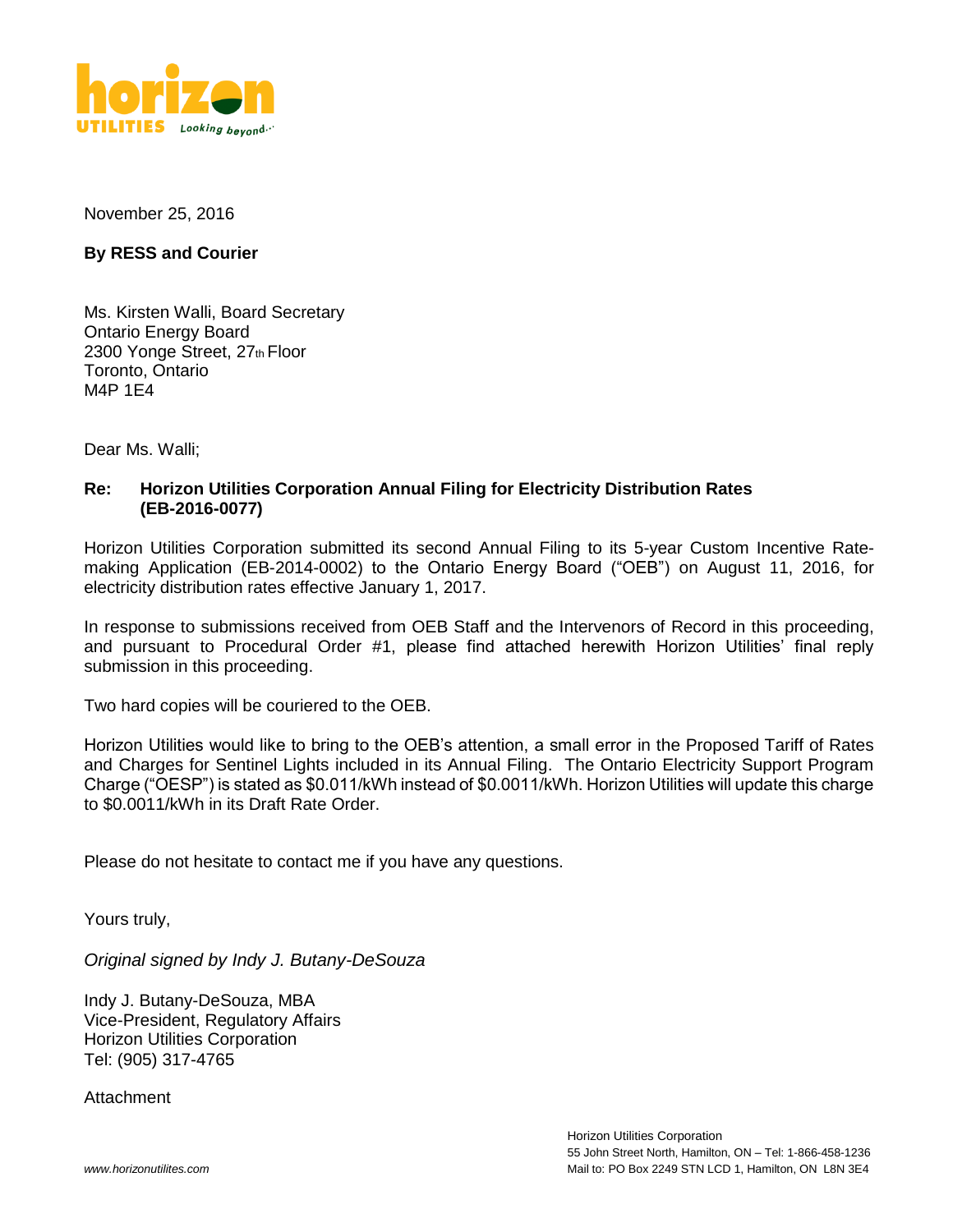**IN THE MATTER OF** the *Ontario Energy Board Act*, *1998,* being Schedule B to the *Energy Competition Act, 1998* S.O. 1998, c. 15;

**AND IN THE MATTER OF** an Application by Horizon Utilities Corporation to the Ontario Energy Board for an Order or Orders approving of fixing just and reasonable rates and other service charges for the distribution of Electricity as of January 1, 2017.

## **HORIZON UTILITIES CORPORATION ("HORIZON UTILITIES") REPLY SUBMISSION DELIVERED: NOVEMBER 25, 2016**

#### **Introduction**

 Horizon Utilities Corporation ("Horizon Utilities") is a licensed electricity distribution company operating in the City of Hamilton and the City of St. Catharines under Ontario Energy Board

("OEB" or the "Board") Electricity Distribution Licence ED-2006-0031.

 Horizon Utilities' electricity distribution rates were set according to the OEB's Custom Incentive Regulation ("Custom IR" or "CIR") methodology for the 2015-2019 period. Horizon Utilities and the Intervenors in the Custom IR Application (EB-2014-0002) (the "Parties") reached a partial settlement, which was accepted by the OEB. An oral hearing was held on the issues of cost allocation and rate design. The OEB issued its Decision and Order on the outstanding issues on December 11, 2014.

 Horizon Utilities is about to enter into the third year of its OEB-approved Custom IR plan. On August 11, 2016, Horizon Utilities submitted its second annual filing under its OEB-approved Custom IR plan (the "Annual Filing"), requesting an Order or Orders pursuant to Section 78 of the *Ontario Energy Board Act, 1998* as amended (the "OEB Act") for approval of its electricity distribution rates and other charges, effective January 1, 2017. Horizon Utilities sought adjustments to 2016 rates, in accordance with the OEB-approved Settlement Agreement and the Decision and Order.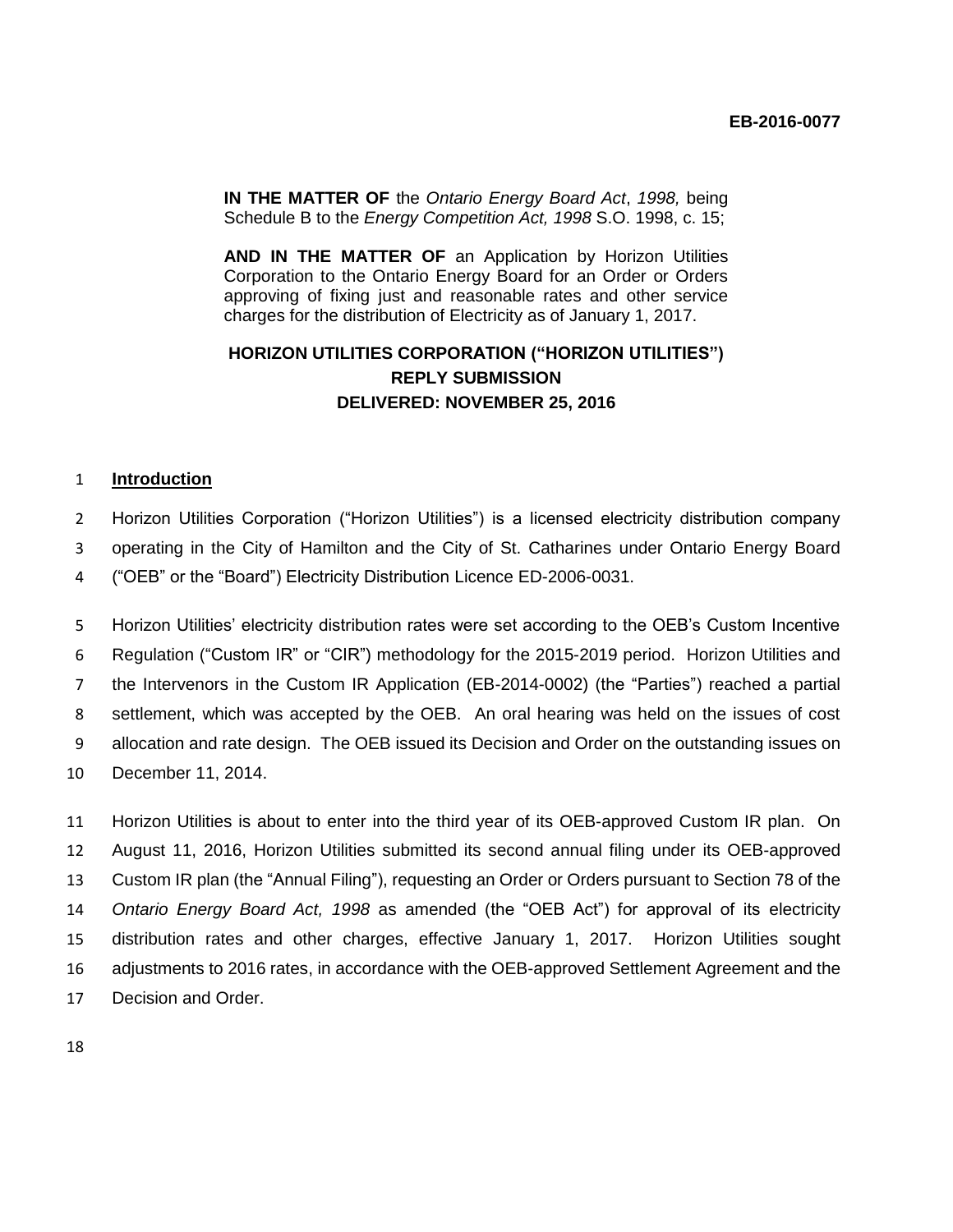- Horizon Utilities is in receipt of written submissions from the following:
- 2 OEB Staff;
- 3 Association of Major Power Consumers in Ontario ("AMPCO");
- Consumers Council of Canada ("CCC"); and
- 5 School Energy Coalition ("SEC").

 Horizon Utilities has provided its reply submissions below. For the OEB's assistance, the submissions are organized according to the order of matters set out in the OEB Staff submission.

#### **1. Annual Adjustments**

 Horizon Utilities' OEB-approved Settlement Agreement provided for annual adjustments during the term of the Custom IR rate plan. Horizon Utilities sought approval, in its Annual Filing, for the following adjustments:

#### **a) Changes in the Cost of Capital**

- Horizon Utilities identified in its Annual Filing that it would update the Cost of Capital Parameters
- to reflect the OEB's parameters for applications for 2017 rates, once they were available. The
- OEB released its Cost of Capital Parameters on October 27, 2016. Horizon Utilities will update
- 16 the Cost of Capital Parameters accordingly.
- *Submissions of OEB Staff and the Intervenors*
- OEB Staff indicated that Horizon Utilities will update its Cost of Capital Parameters now that the
- 2017 Cost of Capital parameters have been issued.
- *Horizon Utilities' Reply*
- Horizon Utilities confirms that the Cost of Capital Parameters will be updated appropriately in its
- Draft Rate Order, to be filed following receipt of the OEB's Decision on this Application.

#### **b) Changes to Working Capital**

- Horizon Utilities has updated the following inputs to its Working Capital Allowance:
-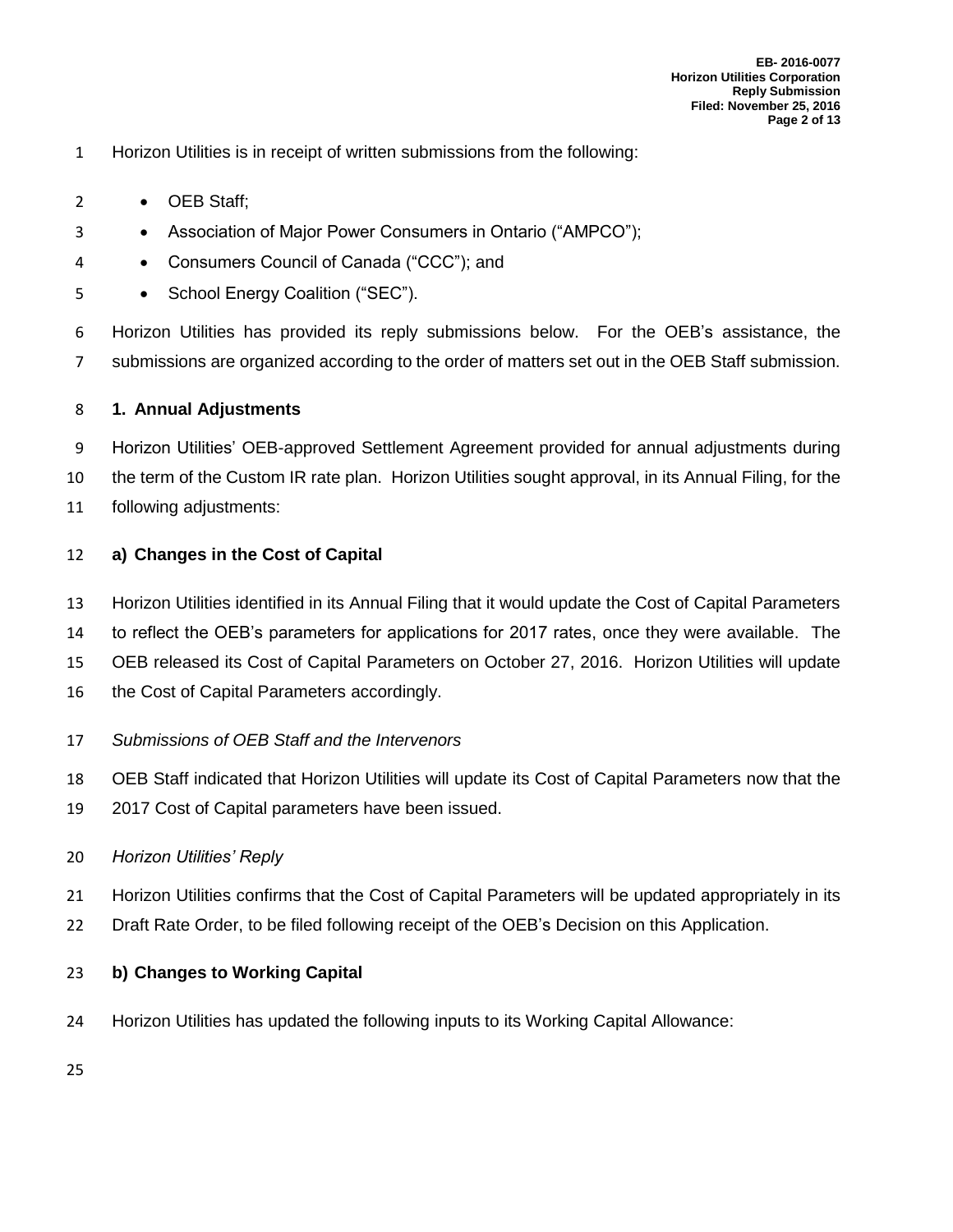- i) The Cost of Power and Global Adjustment were updated with the most recent rates at the time of filing this Annual Filing, effective from November 1, 2015. Horizon Utilities will update these items based on the November 1, 2016 RPP prices;
- ii) Retail Transmission Service Rates have been updated to incorporate 2015 demand and 2016 Hydro One Uniform Transmission Rates;
- ii) The Smart Metering Entity Charge has been updated to incorporate 2015 Residential and GS < 50 kW customer counts, with no change to the Rate Rider;
- 9 iii) The ratio of RPP vs. non-RPP volumes has been updated for 2015 actuals:
- iv) The Wholesale Market Service Rate was updated from \$0.0044/kWh to \$0.0036/kWh; and
- v) The Ontario Electricity Support Program charge of \$0.0011/kWh has been included in the Wholesale Market Service Charge in the Cost of Power.
- *Submissions of OEB Staff and the Intervenors*
- OEB Staff did not make any submissions with respect to the above-noted changes.
- *Horizon Utilities' Reply*
- Horizon Utilities confirms that it will update the filing with the most recent Cost of Power and Global

Adjustment rates effective November 1, 2016 in its Draft Rate Order, to be filed following receipt

of the OEB's Decision on this Application. Horizon Utilities submits that the above-mentioned

- updates to the Working Capital Allowance are consistent with the OEB-approved Settlement
- Agreement and should be approved.

# **c) Changes in Other Third Party Pass Through Charges**

- Other than the changes to the estimates identified above under "Changes to Working Capital",
- Horizon Utilities has not made any changes to third party pass through charges.

# *Submissions of OEB Staff and the Intervenors*

- OEB Staff submitted that the requested annual adjustments set out above, are consistent with the
- 2015-2019 OEB-approved Settlement Agreement in Horizon Utilities' Custom IR application.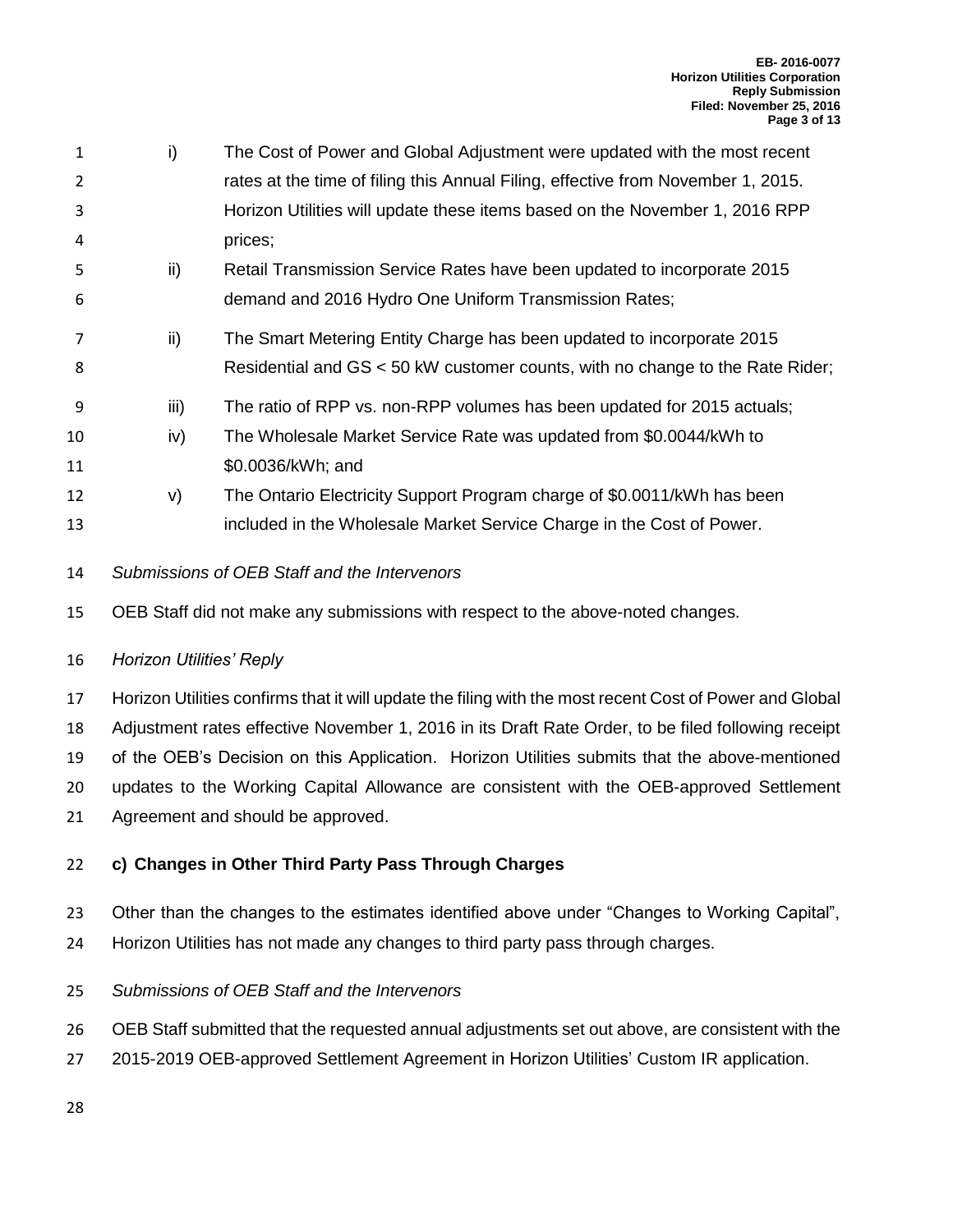### *Horizon Utilities' Reply*

 Horizon Utilities submits that other than the changes to the estimates identified above under "Changes to Working Capital", Horizon Utilities has not made any changes to third party pass through charges; therefore, no approval is required.

## **2. Earnings Sharing Mechanism ("ESM")**

 Horizon Utilities' OEB-approved Settlement Agreement provided for a deferral account for earnings in excess of the OEB's annual approved regulatory return on equity ("ROE"). Earnings in excess of the approved ROE would be divided on a 50/50 basis between Horizon Utilities and its ratepayers. Horizon Utilities has calculated an ROE of 9.275% for the purpose of the ESM and stated that no earnings sharing is required for 2015; this ROE is less than the approved ROE.

## *Submissions of OEB Staff and the Intervenors*

 OEB Staff submitted that all but one of the adjustments made to the regulatory net income in the RRR 2.1.5.6 by Horizon Utilities are consistent with the OEB-approved Settlement Agreement for the purpose of the earnings sharing calculation. Specifically, OEB Staff agreed that the following adjustments are consistent with the OEB-approved Settlement Agreement:

- 16 Horizon Utilities excluded revenue associated with the Smart Meter Disposition Rider for Smart Meter installations 2012-2014;
- 18 Horizon Utilities excluded the Rate of Return on Stranded Meters at the short term debt rate of 2.11%;
- 20 Horizon Utilities included one-time costs incurred from Horizon Utilities' Custom IR Application, calculated as one-fifth of \$2,476,925 in each of 2015 through 2019; and
- 22 Horizon Utilities calculated PILs using actual regulatory net income in order to incorporate the tax impact of any revenue and expense adjustments.

 Horizon Utilities made one further adjustment – it excluded an out of period tax adjustment of \$550k from the calculation of net income for the purpose of the earnings sharing calculation. The OEB-approved Settlement Agreement did not provide for an adjustment for out of period tax 27 adjustments. Therefore, OEB staff submitted that the out of period tax adjustment should be included for the current year's ROE calculation for the purpose of the earnings sharing calculation.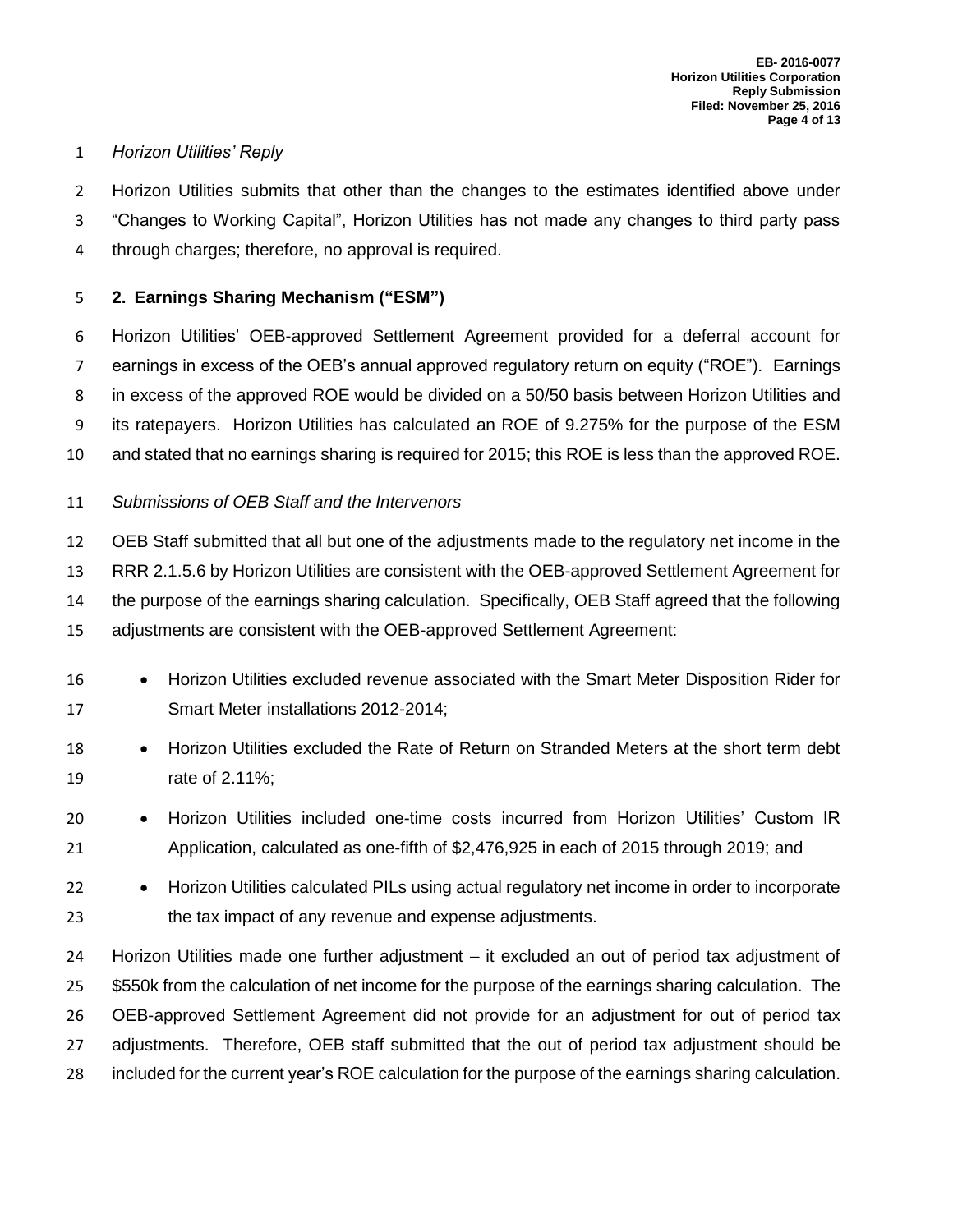As a result, the ROE for the ESM would be 9.56% and Horizon Utilities would be required to record \$251,041 in the ESM deferral account. CCC and AMPCO supported the OEB Staff submission.

#### *Horizon Utilities' Reply*

 Horizon Utilities disagrees with Board Staff's, CCC's, and AMPCO's submissions that the out of period tax adjustment of \$550k should be included in the 2015 ROE calculation for the purposes of the ESM calculation. The \$550k is a tax credit made available to Horizon Utilities through the Canadian Scientific Research and Experimental Development Tax Incentive Program (SR&ED). The program provides support in the form of tax credits and/or refunds, to corporations, partnerships or individuals who conduct scientific research or experimental development in Canada. There are several reasons the tax credit should not be included for the 2015 ROE calculation for the purposes of earnings sharing. Specifically:

- 13 The SR&ED credit relates to activities which Horizon Utilities conducted prior to 2015 and consequently prior to the 2015-2019 rate plan term. It is therefore out of scope for the 2015 ROE calculation.
- 16 The OEB-approved Settlement Agreement did make provision for an adjustment for out of period tax adjustments. The Settlement Agreement states on page 30 that *"regulatory net income will be calculated, for the purpose of earnings sharing, in the same manner as net income for regulatory purposes under the RRR filings"*.
- The RRR 2.1.5.6 ROE Complete Filing Guide issued by OEB Staff in March 2016 ("the ROE Guide") states on page 4 that:
- *"The most important underlying principle* [to ensure an accurate ROE] *is that costs and revenues not approved by the OEB in a distributor's previous CoS rate proceeding are excluded from the calculation of achieved ROE. The ROE form and appendices identify many of the common adjustment items that should not be included in the calculation of the achieved ROE. However, the items identified should not be considered exhaustive. It is each distributor's responsibility to identify all necessary adjustments to the achieved ROE. This is to ensure that the achieved ROE is calculated correctly and on a comparable basis to deemed ROE*."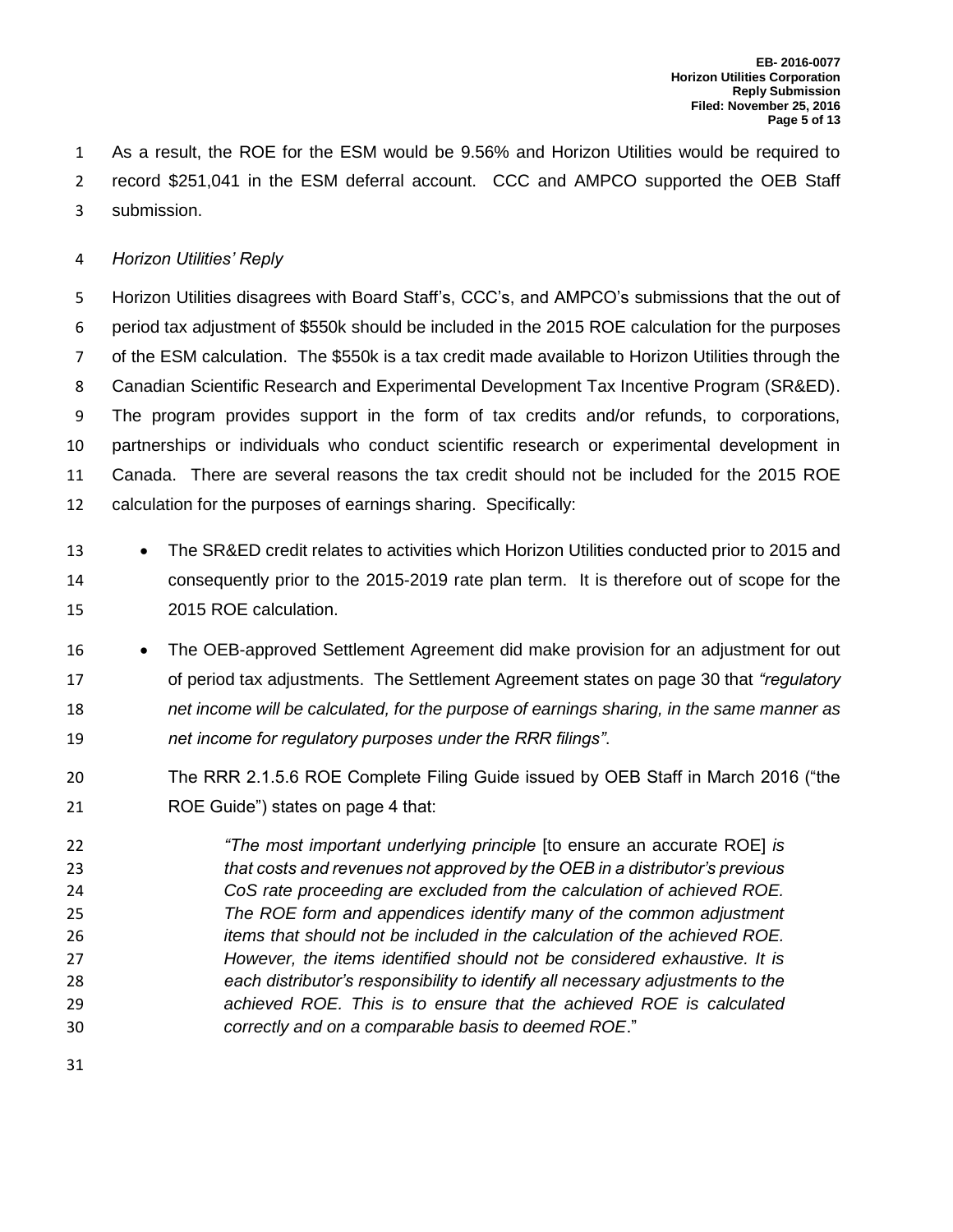- Further the ROE Guide instructs distributors on page 19 to:
- *"adjust the calculation of the current tax provision reported in the RRR 2.1.7 trial balance to be consistent with the PILs tax methodology used in CoS Decision and Order"*.

Horizon Utilities identified the tax credit of \$550k in its RRR 2.1.5.6 submission in cell "fa1"

under "the reassessment of taxes from prior years included in the current tax provision".

 The PILs tax methodology used in Horizon Utilities' Custom IR Application did not provide for tax credits related to expenses which were incurred prior to the rate setting term; further, these tax credits were not included in the 2015 PILs used to determine deemed ROE. Therefore, the SR&ED tax credit of \$550k should not be included in the calculation 11 of achieved ROE for the purposes of earnings sharing. To include the credit would result in the achieved ROE and the deemed ROE being reported on an inconsistent basis, which is contrary to the clear instructions in the OEB's ROE Guide.

14 • The SR&ED expense to which the tax credit relates was recorded in years prior to 2015. The impact to net income for Horizon Utilities of the after tax SR&ED expense was a debit, which results in a decrease to ROE, not an increase. The expense and related tax credit both need to be recorded (i) outside the rate setting term; or (ii) in the rate setting term. Horizon Utilities adopted the former approach. A hybrid approach results in a one-sided adjustment to ROE. Further, the treatment of this credit proposed in the Annual Filing is consistent with the treatment of the revenue associated with the Smart Meter Disposition Rider for Smart Meter installations 2012-2014 (the treatment of which is supported by OEB Staff), in that both amounts relate to adjustments for periods prior to the CIR plan term.

 Horizon Utilities submits that the Board should approve the ROE calculation as set out in the Annual Filing, which excludes the out of period tax adjustment.

## **3. Capital Investment Variance Account ("CIVA")**

 Horizon Utilities' OEB-approved Settlement Agreement provided for a deferral account to refund ratepayers any difference in the revenue requirement should in-service capital additions be lower than the approved forecast. Horizon Utilities reported 2015 capital additions of \$46.6MM, which is \$8.3MM higher than the forecasted capital additions of \$38.3MM. Since the capital additions are above the forecast amount, no entry was made to the CIVA.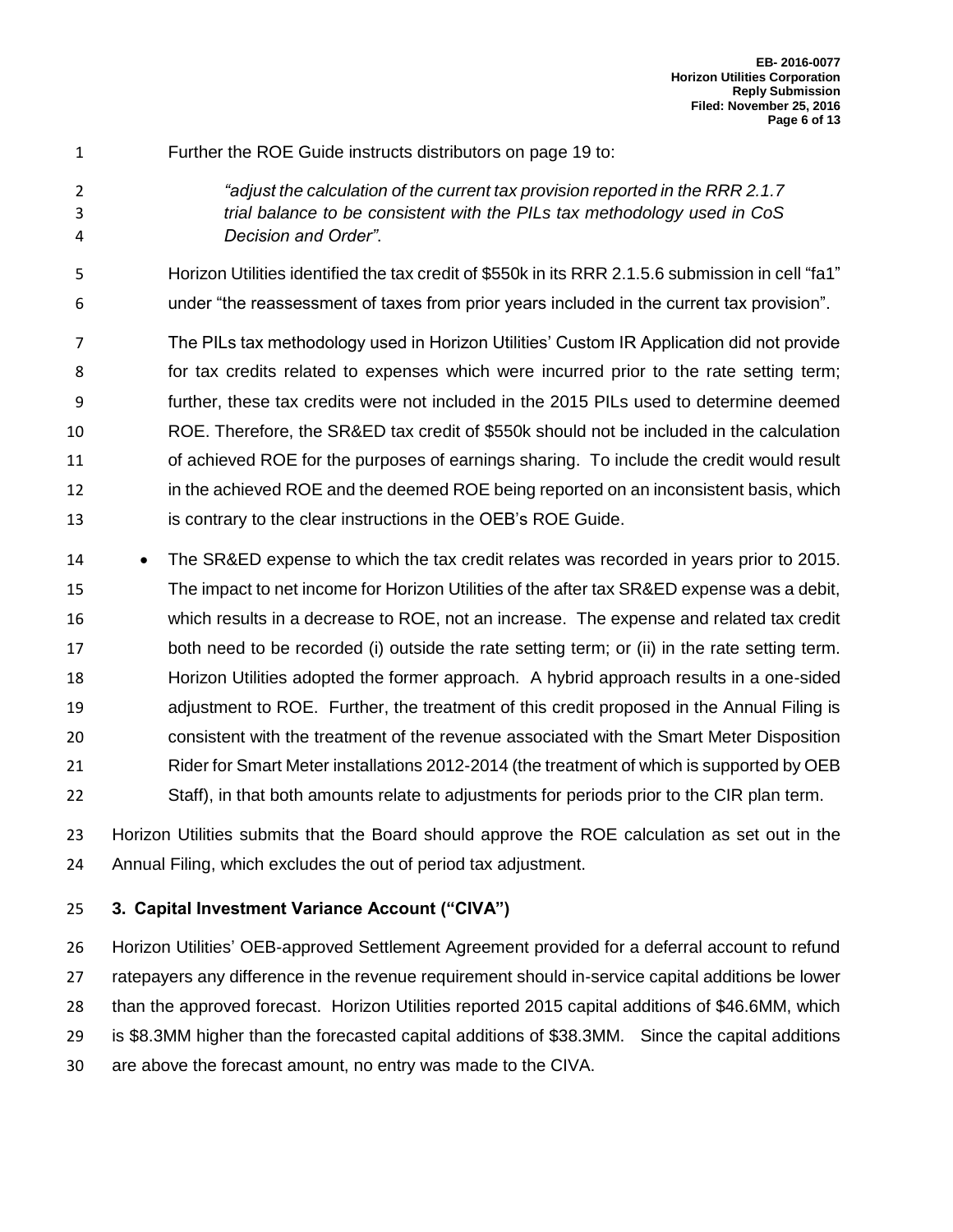#### *Submissions of OEB Staff and the Intervenors*

 OEB Staff submitted that the calculations for the purpose of the entry to the CIVA are consistent with the OEB-approved Settlement Agreement. AMPCO accepted the 2015 capital additions for the purpose of the 2015 CIVA calculation. However, AMPCO submitted a prudence review of the capital variance needs to be undertaken when the CIVA balance is disposed of. SEC asserted that the prudence of the variance in capital spending "will be determined at a later date when its addition to rate base are sought."

#### *Horizon Utilities' Reply*

 Horizon Utilities acknowledges that its actual 2015 capital expenditures differed from those contemplated in the Custom IR plan, and that they exceeded the forecasted value by approximately \$8.3MM. A thorough explanation for the variances, and an explanation of the few items that were not completed in 2015, were provided in parts (c) and (d) of Horizon Utilities' response to Interrogatory 1-STAFF-3 in this proceeding.

 In preparing its 2015-19 Custom IR plan and application (EB-2014-0002), Horizon Utilities was guided by Chapters 2 and 5 of the Board's *Filing Requirements for Electricity Distribution Rate Applications* (the "Filing Requirements"), as there were no specific filing requirements related to Custom IR applications. This was consistent with the Board's suggestion that can be found at page 2 of Chapter 2 of the Filing Requirements (at section 2.0.4). The Filing Requirements do not speak to a prudence review of historical capital expenditures, but they do (at section 2.2.2.2) contemplate explanations of variances in capital spending, and Horizon Utilities has provided those explanations. The OEB-approved Settlement Agreement also does not provide for a prudence review of historical capital expenditures.

 Horizon Utilities submits that there is no basis for a specific prudence review of its 2015 capital expenditures at a later date in the Settlement Agreement or the Filing Requirements. Beyond that, though, Horizon Utilities submits that Horizon Utilities' 2015 capital expenditures were consistent with those in the OEB-approved Custom IR plan, which were reviewed extensively during the 2015-2019 CIR proceeding and which the parties to the Settlement Agreement agreed were appropriate. Where additional work was performed, it related to matters out of Horizon Utilities' control, including (for example, in the area of System Access discussed at part (c) of Horizon Utilities' response to 1-STAFF-3) items such as higher capital contributions required by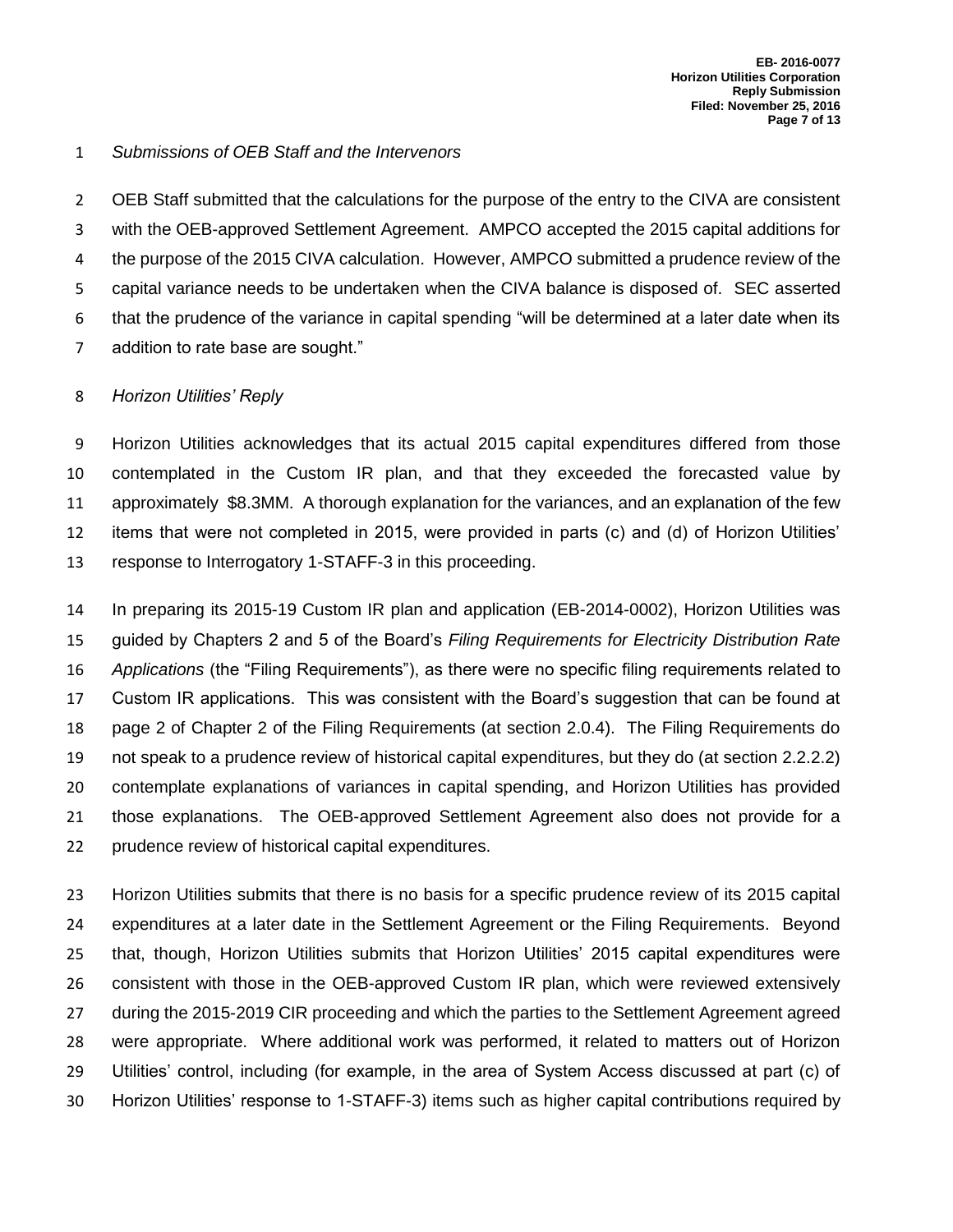1 Hydro One, and non-discretionary projects initiated by customers or  $3<sup>rd</sup>$  parties, including connecting new customers, building new subdivisions, and relocating system plant.

 Of the three projects that were not completed in 2015 (see part (d) of Horizon Utilities' response to 1-STAFF-3), one system service project was delayed because of changes in the design of the MTO road project – a matter out of Horizon Utilities' control. The other two projects (one System Renewal project and one General Plant project) were deferred to 2017 in the case of the System Renewal Project; and reduced in scope, in the case of the General Plant project. Both of these reductions to 2015 capital expenditures were made were made in order to offset other necessary capital expenditures in 2015. Horizon Utilities acted responsibly in deferring or reducing the scope of these projects in order to limit 2015 capital expenditures to the extent that it was able.

 Horizon Utilities submits that a subsequent prudence review in respect of 2015 capital expenditures is not required and not necessary. The only specification in the Settlement Agreement related to capital expenditures was that, in the event that such levels fell short of the planned levels, then there would be a necessary adjustment to the CIVA. The 2015 expenditures exceeded the planned levels; therefore, no adjustment to the CIVA is required.

#### **4. Efficiency Adjustment**

 Horizon Utilities' OEB-approved Settlement Agreement included an Efficiency Adjustment intended to incent Horizon Utilities to maintain or improve its cohort position based on the OEB's Stretch Factor Assignment. The Efficiency Adjustment would operate as a proxy stretch factor, in the event that Horizon Utilities is placed in a less efficient cohort than the starting point in any year during the Custom IR term. Horizon Utilities' starting point was Cohort III. Horizon Utilities identified in its Annual Filing that the latest version of the *Board's Empirical Research in Support of incentive Rate-Setting: 2015 Benchmarking Update for Determination of Stretch Factor Assignments for 2016* (the "Benchmarking Update"), issued on August 4, 2016, had placed Horizon Utilities in Cohort III for the purposes of calculating stretch factors for 2017. Horizon Utilities identified that no Efficiency Adjustment was to be made in the Annual Filing for 2017.

#### *Submissions of OEB Staff*

 OEB Staff acknowledged that Horizon Utilities remains in Cohort III for the purpose of calculating 2017 stretch factors, and that no Efficiency Adjustment is required.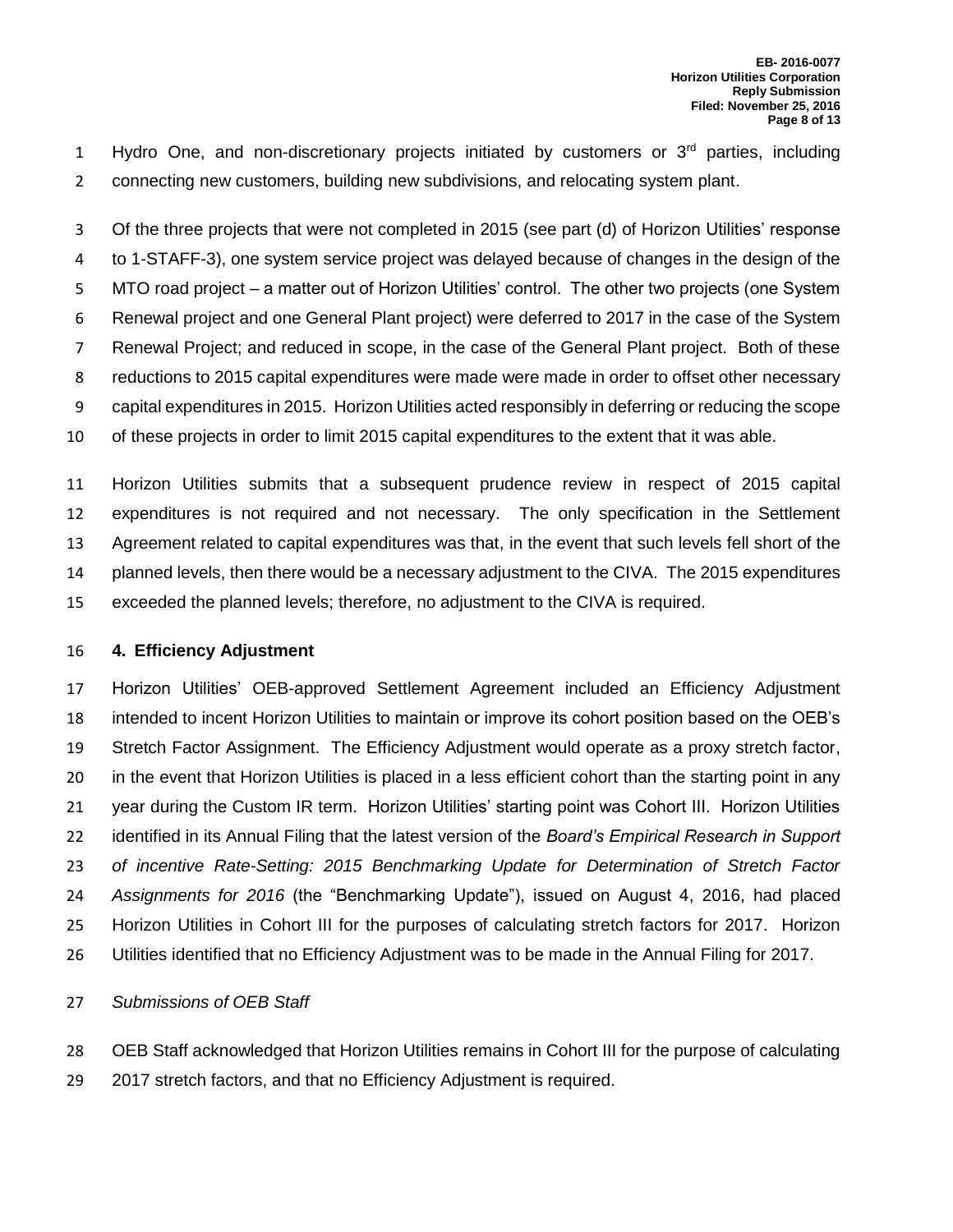### *Horizon Utilities' Reply*

 Horizon Utilities agrees with the OEB Staff submission, and submits that no Efficiency Adjustment is to be made for the purpose of electricity distribution rates effective January 1, 2017.

### **5. Special Studies Deferral Account**

 Horizon Utilities' OEB-approved Settlement Agreement included a deferral account to record costs related to the development of a Specific Service Charge study to determine the appropriateness of Horizon Utilities' Specific Service Charges.

### *Submissions of OEB Staff*

 OEB Staff acknowledged Horizon Utilities' confirmation that, at this time, no studies have commenced and no costs have been recorded to date.

### *Horizon Utilities' Reply*

 Horizon Utilities again confirms that no studies have commenced and no costs have been recorded.

## **6. Continuation of New Distribution Rate Design**

 Horizon Utilities indicated at page 33 of its Annual Filing that it has incorporated the second year transition adjustment to fully fixed distribution rates for residential customers in its proposed rates 17 for 2017. It also indicated that it had conducted analysis on the  $10<sup>th</sup>$  consumption percentile of energy consuming customers (page 38) and followed the OEB's instructions to consider whether rate mitigation was required if there was greater than a 10% cost of distribution service**.** Horizon Utilities confirmed that the monthly service charge was not increasing by more than \$4, nor would 21 the customer at the  $10<sup>th</sup>$  consumption percentile of electricity consumption have a bill impact of 10% or more.

## *Submissions of OEB Staff and the Intervenors*

OEB Staff submitted that the methods used to calculate the fixed rate is in accordance with the

- OEB policy, *A New Distribution Rate Design for Residential Electricity Customers,* issued April 2,
- 2015, and that no mitigation is required.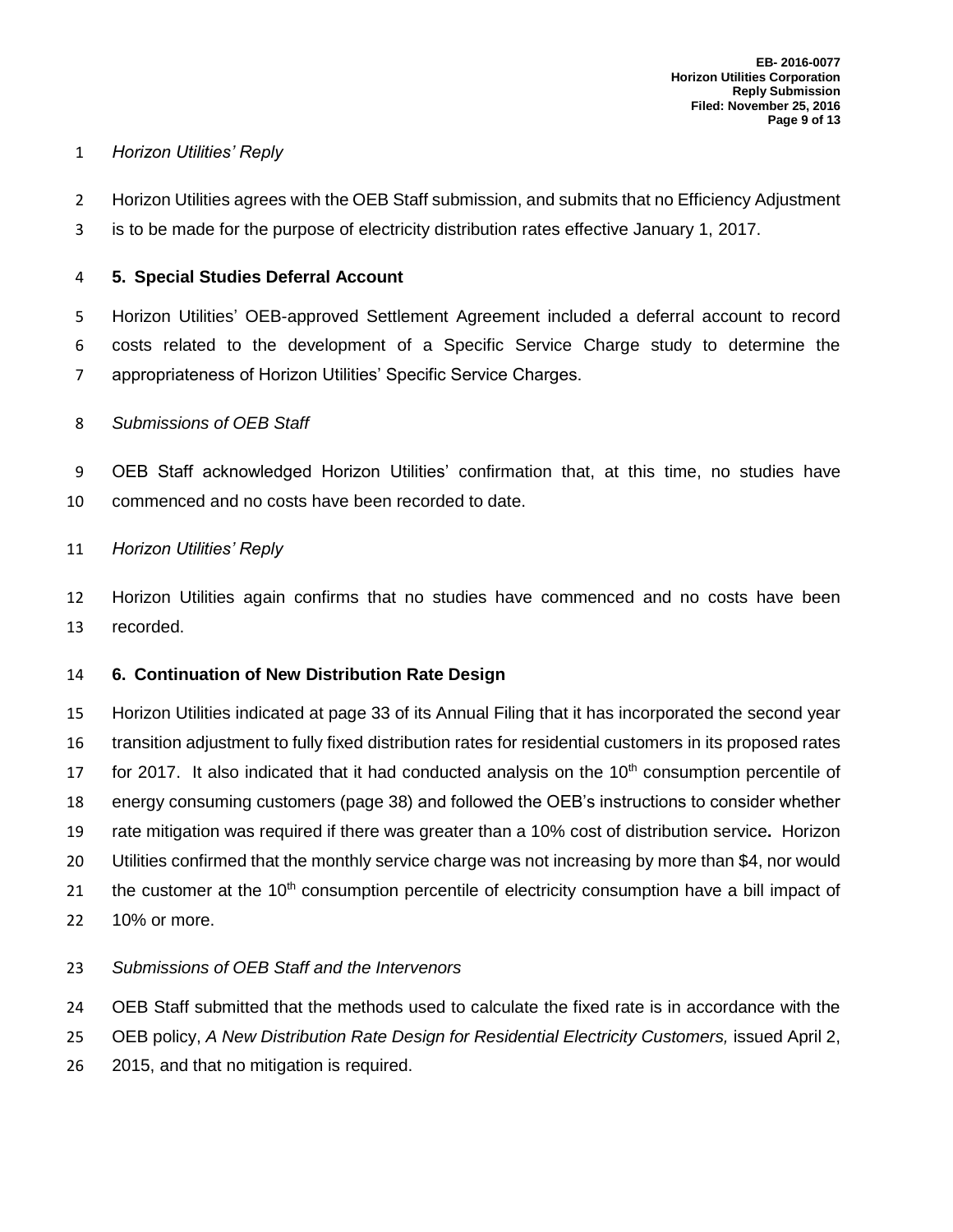#### *Horizon Utilities' Reply*

 Horizon Utilities considered customers at all consumption levels in filing for the implementation of the second year transition adjustment to fully fixed distribution rates for residential customers in its Annual Filing. Horizon Utilities has followed the OEB policy, *A New Distribution Rate Design for Residential Electricity Customers,* issued April 2, 2015, to determine that no rate mitigation is necessary. It has assessed the combined effects of the shift to fixed rates and other bill impacts associated with changes in the cost of distribution for 2017. That impact is \$2.76 (or 2.32%) for 8 the 10<sup>th</sup> percentile customer at a consumption of 219 kWh/month, an amount well below the OEB's \$4.00/month (or 10%) mitigation threshold. Horizon Utilities submits that it has implemented the changes in a manner consistent with OEB policy and no mitigation is required.

### **7. Street Lighting Class Revenue to Cost Ratio**

 Horizon Utilities requested approval to reduce the 2017 Street Lighting Class Revenue to Cost Ratio ("RCR") by 6.67% to 113% from the 2016 120%. The OEB directed Horizon Utilities, in its last Custom IR Annual Filing, to reduce the 2017 RCR by 6.6% as a gradual change to have the RCR at 100% in 2019. Horizon Utilities has also proposed to bring the LU(2) Class RCR within the OEB acceptable range. Rate design is intended to adjust the RCR for each rate class, such that it stays within the OEB-approved range. The RCR for the LU(2) has increased from 66.17% to 85%.

- *Submissions of OEB Staff*
- OEB Staff submitted that the proposed rate design is consistent with the OEB's Decision and Order and the OEB's policies.

#### *Horizon Utilities' Reply*

- Horizon Utilities submits that it has implemented the changes to RCR as directed by the OEB in
- its last Custom IR Annual Filing and that its implementation should be approved by the OEB.

#### **8. Remaining Balance of Stranded Meter Assets**

- Horizon Utilities' is seeking approval, in its Annual Filing, for the recovery of the remaining balance
- of stranded meter assets including a return on those assets equal to the short term debt rate as
- established by the Board in its Cost of Capital parameter in 2017.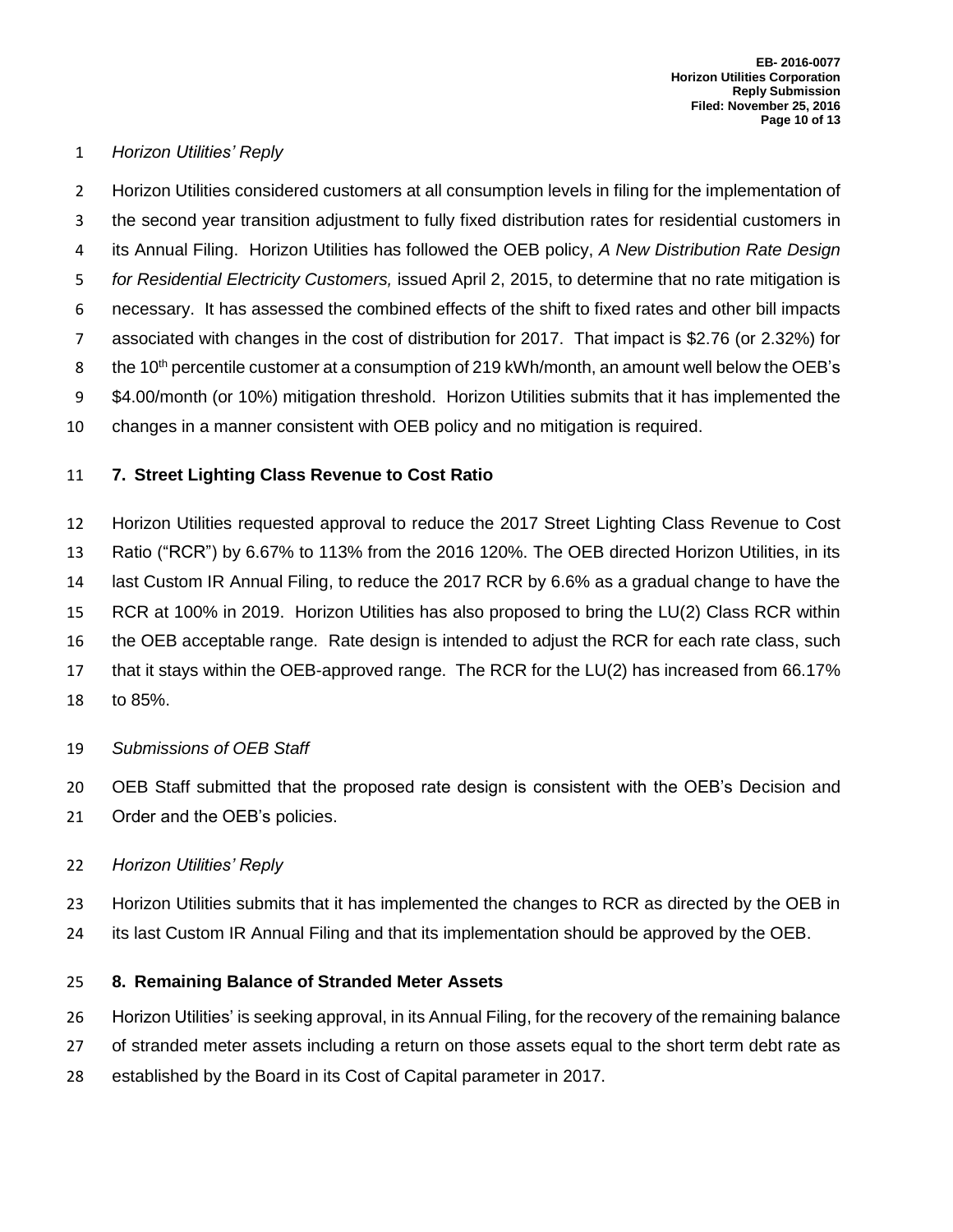### *Submissions of OEB Staff*

- OEB Staff submitted that this method is consistent with the OEB-approved Settlement Agreement
- made in the Custom IR proceedings.
- *Horizon Utilities' Reply*

 Horizon Utilities will revise the stranded meter recovery using a short term debt rate of 1.76% as issued by the Board on October 27, 2016. Horizon Utilities will update the 2017 stranded meter

rate rider accordingly.

# **9. Disposition of Group 1 Deferral and Variance Accounts ("DVA")**

 Horizon Utilities included in its Annual Filing a request for the disposition of Group 1 accounts over a one-year period in the amount of \$8,484,548 including carrying charges projected to December 31, 2016. Horizon Utilities identified that the balance exceeds the disposition threshold of \$0.001/kWh.

## *Submission of OEB Staff*

 OEB Staff submitted that the balances of the Group 1 DVAs reconciles to the OEB's *Electricity Reporting and Record Keeping Requirements***.** Further, the disposition is in accordance with the *Electricity Distributors' Deferral and Variance Account Review Initiative* and the *Accounting Procedures Handbook for Electricity Distributors.*

*Horizon Utilities' Reply*

 Horizon Utilities submits that it has correctly computed its rate riders for recovery from Wholesale Market Participants, RPP and non-RPP customers.

 Horizon Utilities requests that the OEB approve the proposed disposition of its Group 1 DVA balances.

# **10. Disposition of Account 1598 RSVA – Global Adjustment ("GA")**

Horizon Utilities proposed in its Annual Filing that the six customers, who were formerly Class B

customers and qualified as Class A customers effective July 1, 2015, be allocated only their

- portion of the GA account balance based on their percentage of non-RPP Class B volume during
- the period that they were Class B customers.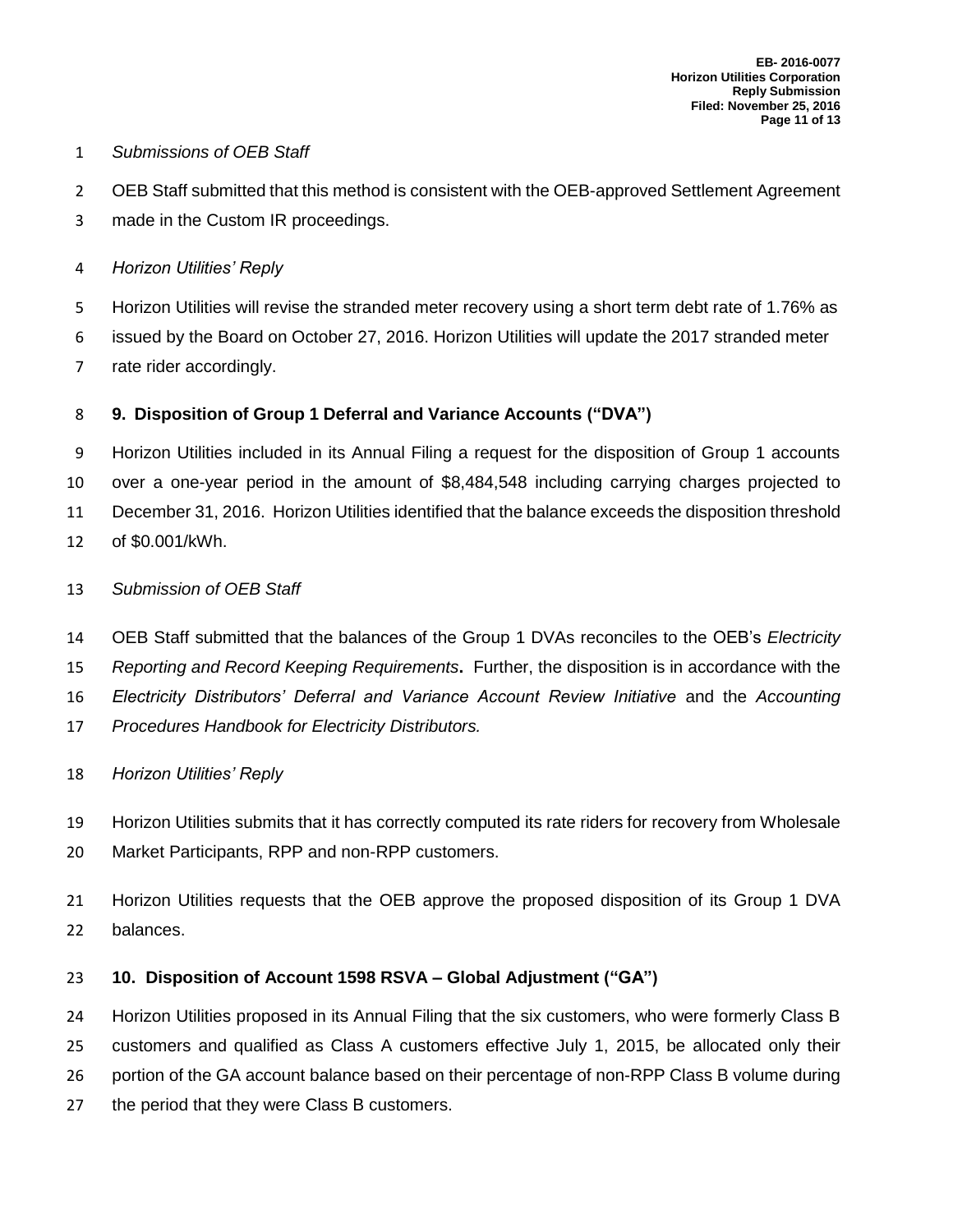### *Submission of OEB Staff*

- 2 OEB Staff submits that this proposal is consistent with the methodology provided in the DVA Work
- Form for customer specific bill adjustments.
- *Horizon Utilities' Reply*

 Horizon Utilities has calculated the portion of the GA account accrued, prior to the six customers qualifying as Class A customers, as \$92,950 to be allocated through specific bill adjustments to these six customers.

 Horizon Utilities requests that the OEB approve the proposed allocation methodology for the disposition of its GA account balance.

## **Conclusion**

- Horizon Utilities submits that the relief requested in this Annual Filing is just and reasonable. It
- has adhered to the procedural steps, as defined by the OEB, in this proceeding. Horizon Utilities
- requests that the OEB direct it to prepare a draft Rate Order that implements the requested relief

with an effective date of January 1, 2017.

 Horizon Utilities filed its Annual Filing in advance of the cycle of Incentive Regulation Mechanism applications for 2017. Horizon Utilities believes that there is sufficient time for the OEB to issue the final Rate Order in advance of the requested January 1, 2017 effective date for electricity distribution rates. In the event that the OEB is unable to issue a final Rate Order in time for the implementation of rates effective January 1, 2017, Horizon Utilities respectfully requests that the OEB declare Horizon Utilities' current rates interim and provide for a rate rider that would enable Horizon Utilities to recover the forgone incremental revenue for the period between January 1, 2017 and the implementation date of the final Rate Order.

 Horizon Utilities trusts that it will have the opportunity to make submissions on all Intervenor cost claims in this proceeding.